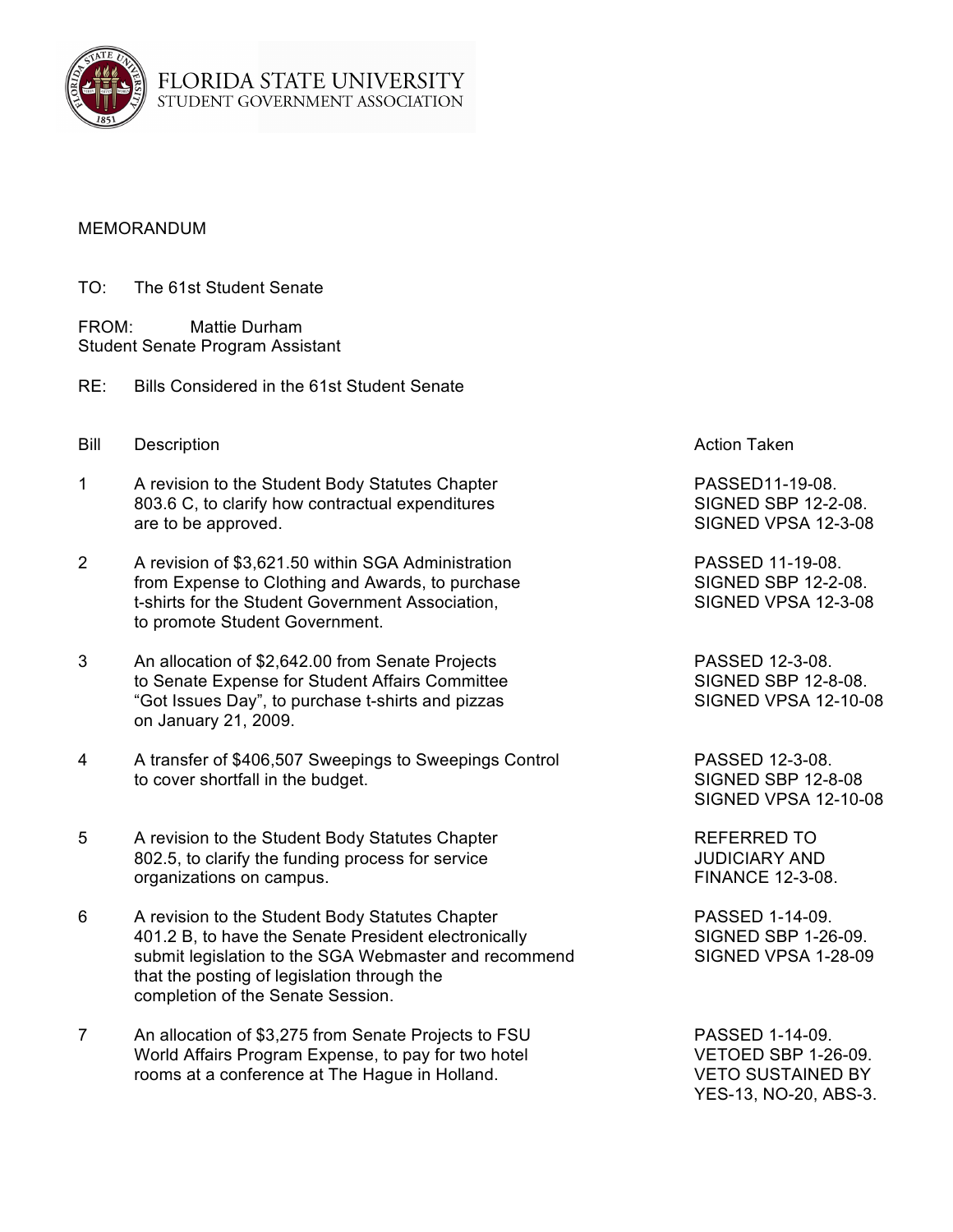- 8 A revision of \$4,000 within the Hispanic Latino **PASSED 1-21-09.** Student Union from Contractual Services to Food, SIGNED SBP 1-26-09. to pay for food for the remainder of the semester. SIGNED VPSA 1-28-09
- 9 A revision to the Student Body Statutes Chapters **PASSED 1-21-09.** 703 S, 711.1 A, 711.2 A and 716.1, to require all SIGNED SBP 1-29-09. materials posted in the FSView to be on the SGA SIGNED VPSA 1-30-09 Website and to reduce the polling sites.
- 10 A transfer of \$4,000 be made from Entertainment PASSED 1-21-09. Allocations Committee to Special Interest Allocations SIGNED SBP 1-26-09. to fulfill spring allocations for SIAC and allow for SIGNED VPSA 1-28-09 emergency funding.
- 11 A revision of \$1,745 within the Black Student Union **PASSED 2-4-09.** from Contractual Services to Food, to effectively Summan SIGNED SBP 2-10-09. fund the BSU's ethno-centric events during Black SIGNED VPSA 2-21-09 History Month.
- 12 A revision to the Student Body Statutes Chapter 802, PASSED 2-4-09. adding 802.3, to make SGA not be liable for expenses SIGNED SBP 11-2-09. incurred without approval from the SGA Accounting SIGNED VPSA 2-12-09 Office.
- 13 A revision to the Student Body Statutes Chapter The State State RASSED 2-11-09. 413.5, to change the requirements and name for the SIGNED SBP 2-16-09. Brandewie Freshman Senator of the Year Award. SIGNED VPSA 2-17-09
- 14 A revision to the Student Body Statutes Chapter The Statute Chapter FAILED IN SENATE 301.3, to make all members of the Executive Office 2-11-09. YES-14, of the President financially certified to bring NO-16, ABSTAINED-4 them on par with the Senate.
- 15 A revision of \$1,000 within FSU Service Corps from The RASSED 2-28-09. Expense to Food, to allow FSU Service Corps to cover SIGNED SBP 2-20-09. a deficit in the food category and to provide food SIGNED VPSA 2-22-09 for an awards banquet for FSU service organizations.
- 16 A revision to the Student Body Statutes Chapters **PASSED** 3-4-09. 605.4 d (5), 701.1 p, 702.2 E (16), 703 M and N, and SIGNED SBP 3-23-09. 715.4 G, to clarify filing and violations in SIGNED VPSA 3-27-09 elections.
- 17 A transfer of \$5,425 from Senate Projects to PASSED 2-11-09. University Libraries OPS Wages, to pay wages for two SIGNED SBP 2-16-09. weeks to keep the library open 24/5 during mid terms. SIGNED VPSA 2-17-09 The Library must acknowledge that SGA is paying for
- 18 A deletion to the Student Body Statutes Chapter Network Chapter MITHDRAWN IN 605.4, to delete the Union Board Selection JUDICIARY 2-18-09. **Commission**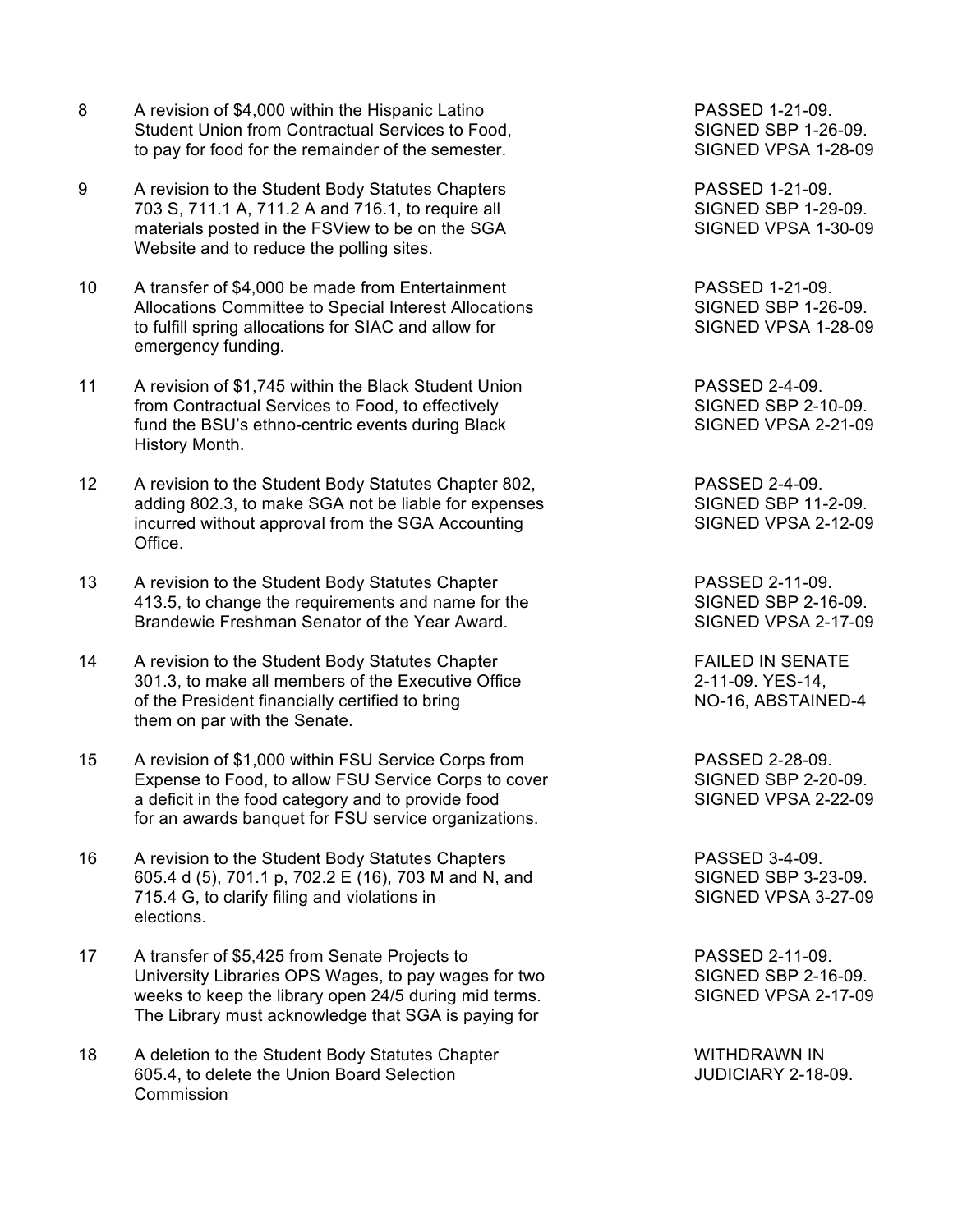- 19 A revision to the Student Body Statutes Chapter **PASSED** 4-15-09. 100.5, to add Homecoming Director and Pow Wow SIGNED SBP 4-20-09. Director as major offices of SGA. SIGNED VPSA 4-21-09
- 20 A revision of \$450 within Senate from Clothing and PASSED 2-25-09. Awards to Expense, to have monies in the expense SIGNED SBP 3-2-09. account to purchase nametags and other supplies for SIGNED VPSA 3-3-09. the Senate.
- 21 A revision to the Student Body Statutes Chapters **PASSED 3-18-09.** 806, 807 and 808, to restructure the RSO funding SIGNED SBP 3-24-09. process. SIGNED VPSA 3-27-09
- 22 A transfer of \$4,000 from Service Oriented PASSED 2-25-09. Allocation Committee (SOAC) to Career Advancement SIGNED SBP 3-2-09. Allocation Committee (CAAC) to give CAAC needed SIGNED VPSA 3-3-09. funds to make emergency funding available in Spring
- 23 A revision of \$5,000 within the Hispanic Latino PASSED 3-25-09. Student Union from Contractual Services to Expense/ SIGNED SBP 3-27-09. Facility Rental to allow the HLSU to spend this SIGNED VPSA 3-31-09 money to rent a facility for their concert.
- 24 A revision of \$214 within Senate from OPS Wages to PASSED 3-25-09.<br>Clothing/Awards to purchase plaques for Senate Summan SIGNED SBP 3-27-09. Clothing/Awards to purchase plaques for Senate Awards to be given out on March 25, 2009 at the SGA SIGNED VPSA 3-31-09 Inauguration.
- 25 A revision of \$200 within Asian American Student PASSED 3-25-09. from Food to Clothing/Awards to enabled them to SIGNED SBP 3-27-09. purchase awards for their end of the year banquet. SIGNED VPSA 3-31-09
- 26 An allocation of \$3,000 from Senate Projects to PASSED 4-1-09. AcaBelles, to help fund their trip to the Finals SIGNED SBP 4-2-09. in New York City on April 18, 2009. SIGNED VPSA 4-3-09.
- 27 A revision of \$350 within the Asian American Student Face Controller PASSED 4-1-09. Union from Contractual Services to Clothing/Awards SIGNED SBP 4-2-09. to purchase t-shirts. The state of the state of the SIGNED VPSA 4-3-09.
- 28 A revision to the Student Body Statutes Chapter **PASSED 4-8-09.** 401.3, to create Expost Facto. SIGNED SBP 4-13-09.
- 29 A revision to the Student Body Statutes Chapter **PASSED** 4-8-09. 902, to clarify the goals for FSU Service Corps and SIGNED SBP 4-13-09. amend the composition and duties of the Executive SIGNED VPSA 4-14-09 Board.
- 30 A revision of \$650 within the Executive from OPS PASSED 4-15-09. Wages to Expense, to cover a deficit within the SIGNED SBP 4-20-09. Executive account. The state of the state of the state of the SIGNED VPSA 4-21-09

SIGNED VPSA 4-14-09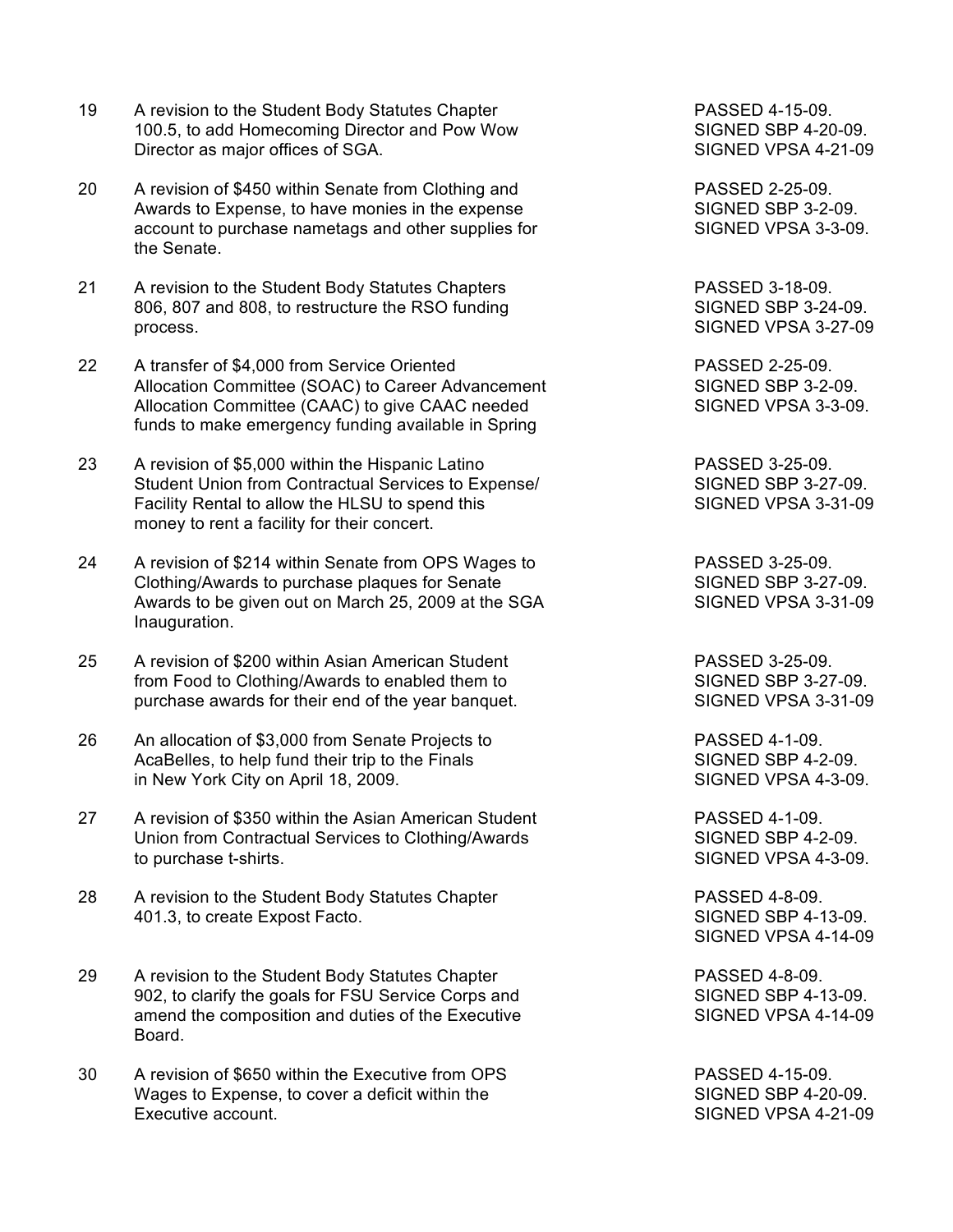- 31 A deletion to the Student Body Statutes Chapter 614, PASSED 4-15-09. deleting Student Academic Programs, so they can VETOED SBP 4-24-09. participate in the new RSO funding process.
- 32 An allocation of \$817 from Senate Projects to PASSED 4-15-09. Forensics (Communications Department) to send four SIGNED SBP 4-20-09. (4) students and three (3) graduate assistants to SIGNED VPSA 4-21-09 their nationals, and also to send one (1) student and one (1) graduate assistant to an invitation only oratory competition.
- 33 A revision of \$150 within Senate from OPS Wages to PASSED 4-22-09. Clothing/Awards, to cover a deficit in Clothing/ SIGNED SBP 4-27-09. Awards. SIGNED VPSA 4-28-09
- 34 An allocation of \$2,500 from Senate Projects to the FAILED IN COMMITTEE Wesley Foundation to help them provide food for the 4-21-09. week of finals, April 27 through May 1, 2009.
- 35 A revision of \$275 within the Senior Class Council The MITHDRAWN BY from Contractual Services to Expense to utilize SPONSOR 4-22-09. funds for the promotion of the Protect our Professors initiative.
- 36 A revision of \$2,000 within CPE from Food to Expense, FAILED IN COMMITTEE to transfer monies to buy a couch for the office. 4-21-09.
- 37 An allocation of \$4,500 from Senate Unallocated to PASSED 4-22-09. the Center for Civic Education to provide PeaceJam SIGNED SBP 4-27-09. with the annual affiliate fee.  $\sim$  SIGNED VPSA 4-28-09
- 38 A transfer of \$27,134.46 from Central Reserves to NOT REFERRED PER Master Control Account, to help cover shortfall. The DR. HOWARD 4-22-09.
- 39 A revision to the Student Body Statutes Chapter The REFERRED TO 100.6, to change the amount of credit hours required JUDICIARY 4-22-09. to participate in major offices of SGA over the summer and to allow for substantive classes that are less than three (3) credit hours .
- 40 A transfer of \$207,900 from the Old Funding Board to REFERRED TO FINANCE RTAC and PAC and Organizational Fund, to transfer AND BUDGET 4-22-09. money from old funding boards to new funding boards.
- 41 A revision of \$2,000 within Senior Class Council FAILED IN FINANCE from Contractual Services to Expense, to buy office The COMMITTEE OF THE equipment and supplies for the newly elected Senior WHOLE 5-27-09. Class Council.
- 42 An allocation of \$2,355 from Senate Projects to PASSED 5-27-09. Alpha Chi Sigma, to assist the FSU Bio-Diesel Supervention of SIGNED SBP 6-1-09.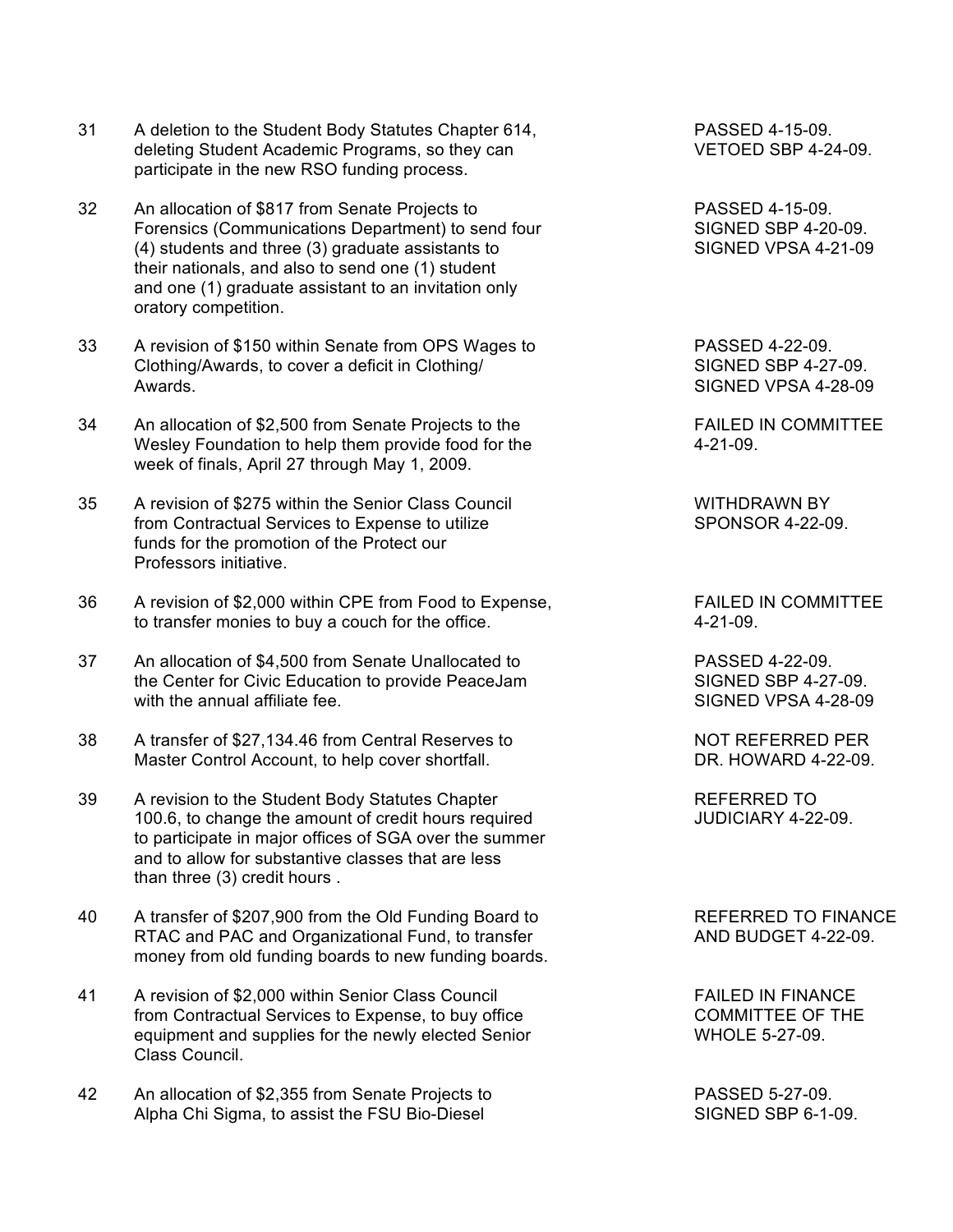Project in Production and Student Research. SIGNED VPSA 6-8-09.

- 43 A revision to the Student Body Statutes Chapter **PASSED 6-3-09.** Chapter 402.2 B, to clarify the veto process and SIGNED SBP 6-8-09. veto amendment process. The state of the state of the SIGNED VPSA 6-9-09.
- 44 A revision to the Student Body Statutes Chapter **PASSED 6-3-09.** 1003.3 B (2), to make the Black Student Union SIGNED SBP 6-8-09. Statutes conform with the SGA Statutes. SIGNED VPSA 6-9-09.
- 45 An addition to the Student Body Statutes adding PASSED 6-3-09. Chapter 807.8, to create the organizational fund for SIGNED SBP 6-8-09. RSOs. SIGNED VPSA 6-9-09.
- 46 A revision to the Student Body Statutes Chapter FAILED IN JUDICIARY 802.3, to require (an) individual(s) for an organi- COMMITTEE 6-15-09. zation to re-complete financial certification when they make an illegitimate purchase order request.
- 47 A revision to the Student Body Statutes Chapter 700, PASSED 6-17-09. to make necessary revisions to the Elections Code. SIGNED SBP 6-25-09.
- 48 A revision to the Student Body Statutes Chapter 620,<br>
to remove Senate membership from the Board of Office SIGNED SBP 7-7-09. to remove Senate membership from the Board of Office of Legislative Affairs (OLA) and not have the Student SIGNED VPSA 7-8-09. Body Vice President and Senate President select members for the OLA Board.
- 49 A revision to the Student Body Statutes Chapters **PASSED** 7-8-09. 800.2 and 803.6, to clean up the Finance Code to SIGNED SBP 7-13-09. reflect the RSO funding changes made in Bill 21. SIGNED VPSA 7-21-09
- 50 A revision to the Student Body Statutes Chapters PASSED 7-1-09. 300.4 and 300.5, to revise the duties of the Student SIGNED SBP 7-7-09. Body Treasurer and Student Body Deputy Treasurer to SIGNED VPSA 7-8-09. reflect RSO funding changes under Senate Bill 21.
- 51 A revision to the Student Body Statutes Chapter **PASSED 7-1-09.** 614.5, to align the SAP Funding Committee with the SIGNED SBP 7-7-09. the normal funding board allocation procedures. SIGNED VPSA 7-8-09.
- 52 A revision to the Student Body Statutes Chapter **PASSED 7-15-09.** 809.8, to clarify the level of the A&S Reserves. SIGNED SBP 7-17-09. VPSA HAS THIS BILL.
- 53 A transfer of \$143,425 from A&S Central Reserves to PASSED 7-15-09. Master Control Accounts to release monies out of the SIGNED SBP 7-17-09. Central Reserve Account to cover the budget short SIGNED VPSA 7-21-09 fall.
- 54 A transfer of \$35,000 from the Student Broadcast **PASSED 7-1-09.**

SIGNED VPSA 7-8-09.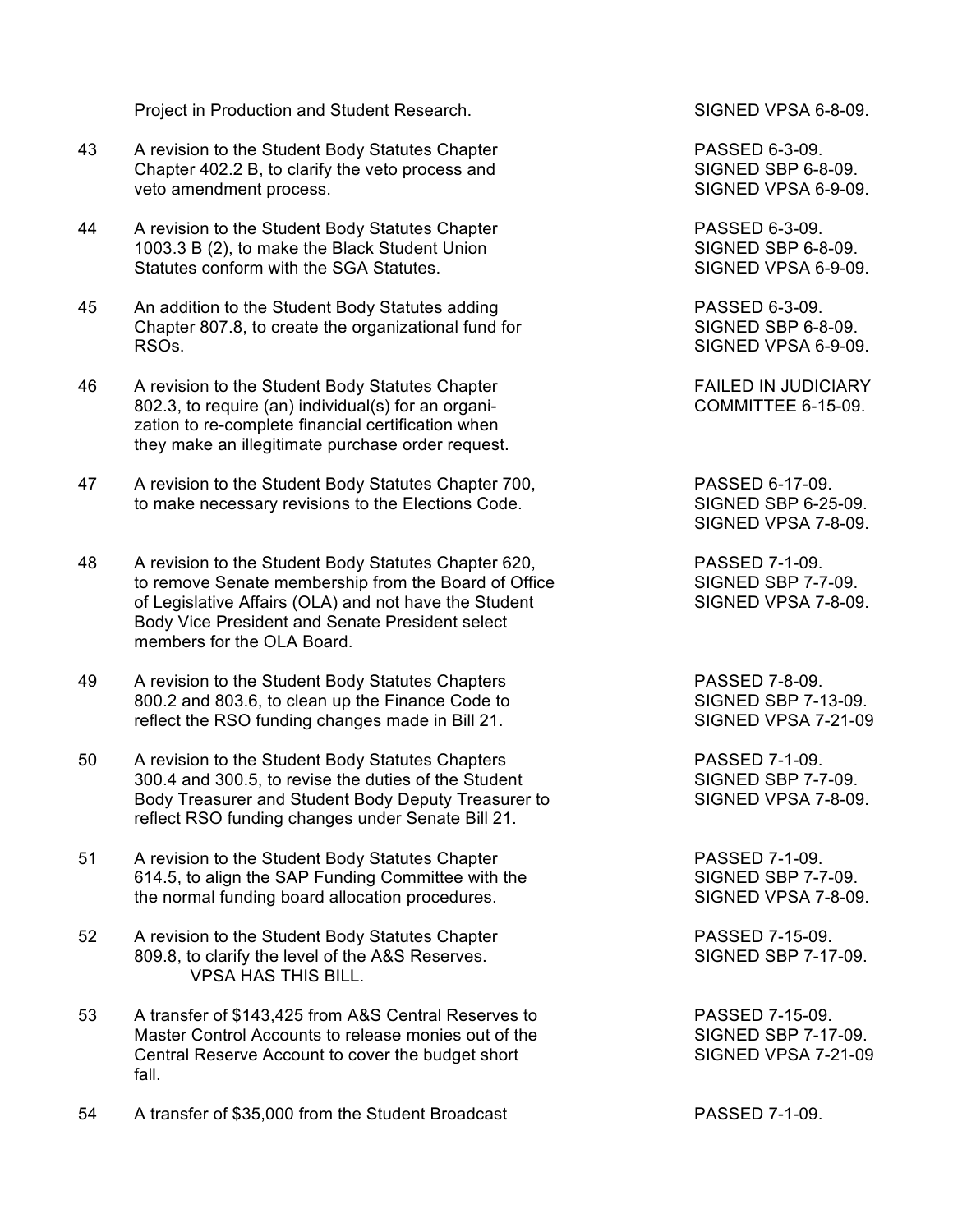Center to Senate Projects to move monies to Senate SIGNED SBP 7-7-09. Projects since the SGA Movie Channel contract was SIGNED VPSA 7-8-09. not renewed for 2009-2010 fiscal year.

- 55 A transfer of \$15,000 from Starlight Childcare Center PASSED 7-1-09. to Senate Projects to move monies to Senate Projects SIGNED SBP 7-7-09. since the Childcare Center is being closed and there-<br>SIGNED VPSA 7-8-09. for the allocation is no longer necessary for fiscal year 2009-2010.
- 56 A deletion to the Student Body Statutes deleting PASSED 7-15-09. Chapter 1102, Starlight Childcare Center, to remove SIGNED SBP 7-17-09.<br>
them from the statutes.<br>
SIGNED VPSA 7-21-09
- 57 A revision to the Student Body Statutes Chapter 905, PASSED 7-15-09. to revise these statutes to make the SGA Webmaster SIGNED SBP 7-17-09. the General Manager of the Student Broadcast Center. SIGNED VPSA 7-21-09
- 58 A revision to the Student Body Statutes Chapter 903 PASSED 7-22-09. to have the SGA Webmaster be responsible for main-<br>SIGNED SBP 7-24-09. taining the website for the Student Resource Center. SIGNED VPSA 7-27-09
- 59 An allocation of \$1,500 from Senate Projects to WITHDRAWN BY the Library provide monies for the library popular SPONSOR 7-15-09. literature collections and the Open DVD Collection.
- 60 An allocation of \$2,300 from Senate Projects to PASSED 7-29-09. Inter Fraternity Council to pay for buses to provide SIGNED SBP 7-30-09. safe and adequate transportation for students during SIGNED VPSA 8-7-09. IFC Rush Week.
- 61 An addition to the Student Body Statutes adding FAILED IN JUDICIARY Chapter 811, to have a written explanation of any The Chapter 811, to have a written explanation of any denied funding to RSOs.
- 62 A revision to the Student Body Statutes Chapter **REFERRED TO FINANCE** 300.4 J and 807.4 B, to reinforce the separation AND JUDICIARY of powers. 7-22-09.
- 63 An allocation of \$2,163 from Senate Projects to PASSED 7-29-09. FSU Solid Waste and Recycling to purchase bins for SIGNED SBP 7-30-09. the Garnet and Gold Goes Green initiative. Notifiable 10 SIGNED VPSA 8-7-09.
- 64 An allocation of \$400 from Senate Projects to Latter PASSED 7-29-09. Day Saint Student Association to bring Jenny Oaks SIGNED SBP 7-30-09. Baker to speak for a "Faith in Music" event. SIGNED VPSA 8-7-09.
- 65 An addition to the Student Body Statutes Chapter 1000.5 C to require WITHDRAWN BY SPONSOR all SGA agency directors to give an end of semester report to the 10-7-09 Student Senate.
- 66 A revision to the Student Body Statutes Chapter 713.3, to require a FAILED BY VOICE VOTE Non-denominational prayer to be used at SGA Inauguration. 9-9-09

SIGNED VPSA 7-21-09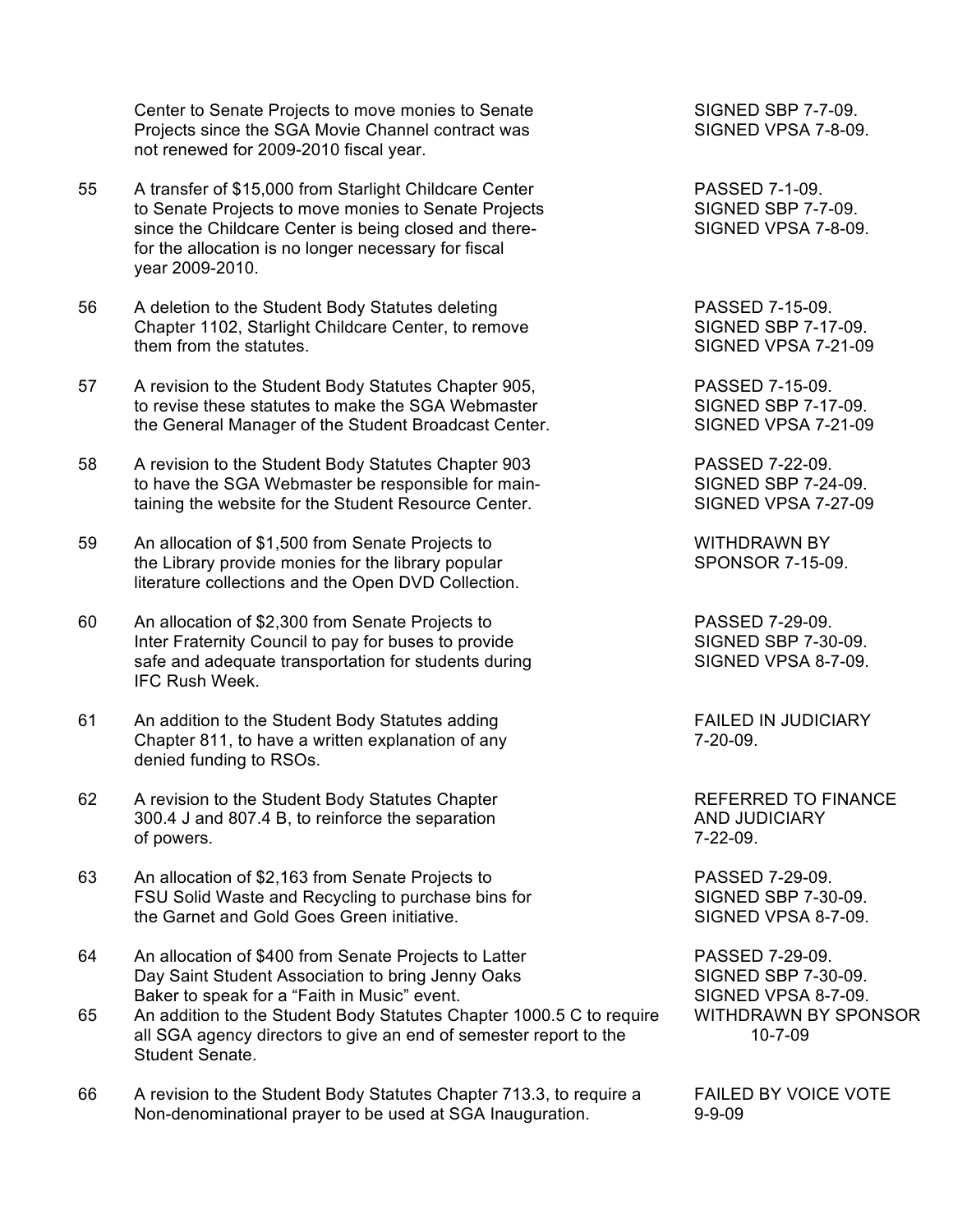- 67 A transfer of \$9,000 from Senate Projects to Executive Projects, to PASSED 9-16-09 purchase 15,000 "rally towels" for the "white out game" against the University of South Florida on September 26, 2009. SIGNED VPSA 9-23-09
- 68 A revision to the Student Body Statutes Chapter 802.6 A (1,2,3) to PASSED 9-16-09 To clarify the use of the SGA logo on advertising materials. SIGNED SBP 9-21-09
- 69 An allocation of \$1,053 from Senate Projects to the Victim Advocate PASSED 9-23-09 Program to restock the Victim Advocate Program's Healing Library. SIGNED SBP 9-25-09
- 70 A transfer of \$2,700 from Programming Allocation Committee (PAC) PASSED 9-23-09 to Senate Projects to give money back to the Senate and be in line SIGNED SBP 9-25-09 with Student Body Statutes Chapter 807.6 B. SIGNED VPSA 9-28-09
- 71 An addition to the Student Body Statutes adding Chapter 802.10, to FAILED IN JUDICIARY clarify how to fund a Student Government Association event. 9-23-09
- 72 A transfer of \$504,713 from Sweepings to FSU Overhead Fee PASSED 9-30-09 (\$394,772), Congress of Graduate Students (\$19,649) and Senate SIGNED SBP 10-5-09 Projects (\$90,397) to fund the above names groups. SIGNED VPSA 10-6-09
- 73 A revision to the Student Body Statutes Chapters 702.2 E (1,2) (c) PASSED 9-30-09 and 715.5 B, to remove unnecessary language from the election SIGNED SBP 10-5-09 code left over from a previous election violation format. SIGNED VPSA 10-6-09
- 74 A revision of \$1,088 within the Asian American Student Union from PASSED 10-7-09 OPS Wages to Expense to move the Assistant Director's OPS Wages SIGNED SBP 10-12-09 to the Expense Account to pay for programming for the AASU. SIGNED VPSA 10-14-09
- 75 A transfer of \$1,860 from Senate Projects to Thagard Student Health PASSED 10-14-09 Center – Health Promotion, to purchase 1,000 flu prevention packs for SIGNED SBP 10-19-09 a Flu/Health Awareness Campaign by the Student Government SIGNED VPSA 10-21-09 Association and Thagard Health Center.
- 76 A transfer of \$17,000 from Senate Projects to Union Expense to WITHDRAWN BY SPONSOR purchase two monitors and weather proof casing that will be placed 10-21-09 that will be placed in the Union Courtyard to advertise SGA and Union events.
- 77 A transfer of \$7,178 from Senate Projects to the International Center PASSED 10-21-09 and the Office of Multicultural Affairs (OMA) to fund a student staff SIGNED SBP 10-23-09 position for a new office which will be called the Center for Global and SIGNED VPSA 10-29-09 Multicultural Engagement. This position will be paid starting Spring 2010 and continuing through Fall and 2010 and Spring 2011.
- 78 A revision to the Student Body Statutes Chapter 807.5, the Finance PASSED 10-14-09 Code, to make necessary clarifications and changes to this chapter in SIGNED SBP 10-19-09 order to run the funding process more efficiently. SIGNED VPSA 10-21-09

SIGNED VPSA 9-23-09

SIGNED VPSA 9-28-09